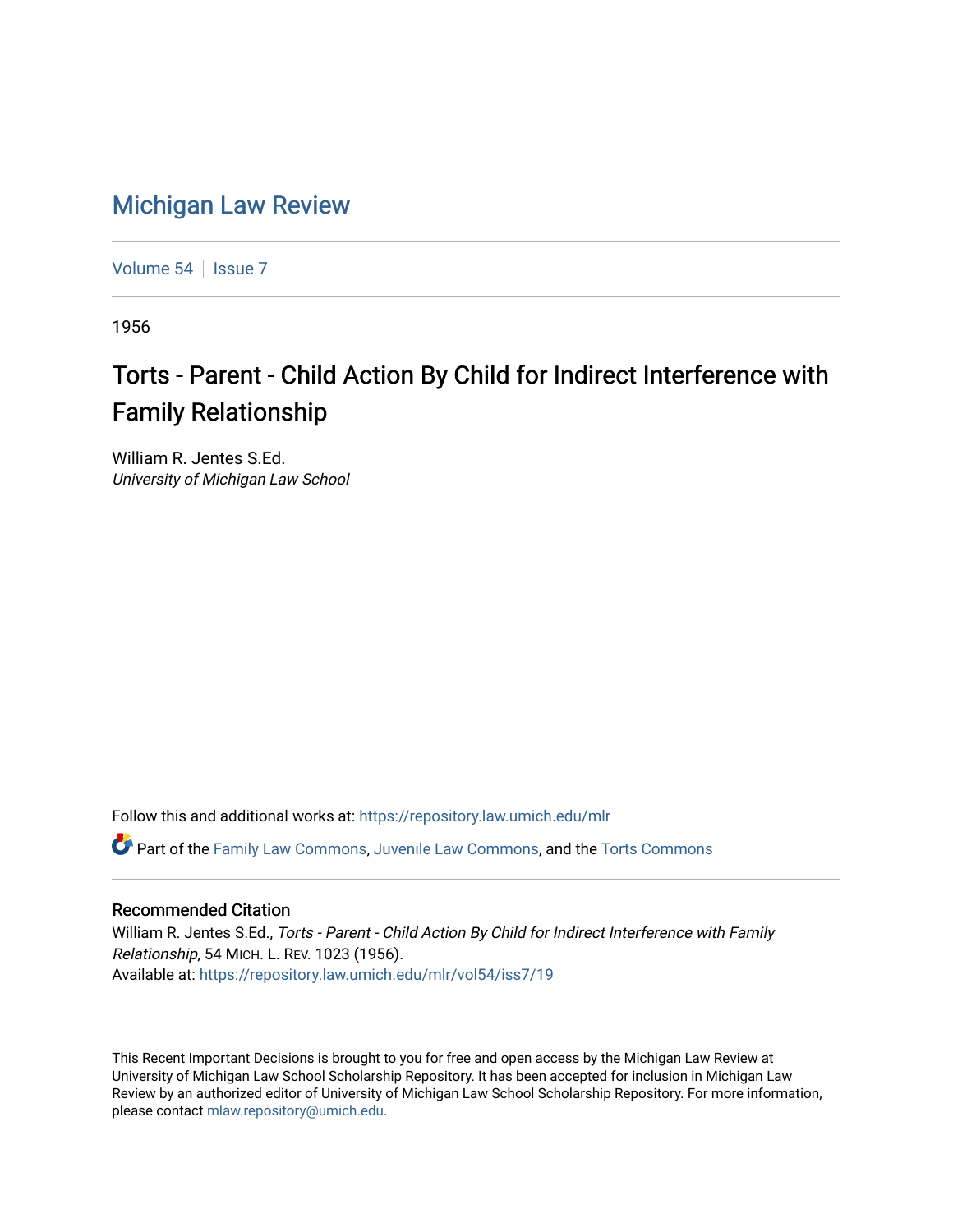TORTS-PARENT-CHILD-ACTION BY CHILD FOR INDIRECT INTERFERENCE WITH FAMILY RELATIONSHIP-Five minor children sued for the loss of their mother's support, care and affection which resulted from the defendant's negligent injury of the mother in an auto accident. Defendant moved to dismiss the complaint for failure to state a claim upon which relief could be granted. *Held,* motion denied. A minor child has a cause of action for damages resulting from an indirect, negligent interference with his rights in the family relationship. *Scruggs v. Meredith,* (D.C. Hawaii 1955) 134 F. Supp. 868.

The history of recovery for interferences with the family relationship1 has been one of almost continual extension. By drawing an analogy to the master-servant relationship, the common law early recognized the right of the husband to recover for interferences in the marital relationship which resulted in the loss of his wife's services.<sup>2</sup> The recovery was extended to cover indirect interferences (e.g., the negligent injury of the wife) as well as direct interferences (e.g., abduction),<sup>3</sup> and loss of the society and affection of the wife as well as of her services.4 Since the wife had no claim to her husband's services at common law, her right to recover for interferences in the marital relationship has been recognized only since the emancipation statutes and, in general, much more hesitantly.<sup>5</sup> The analogy to the loss of the services of a servant was also employed to give the parent

4Ibid.

<sup>1</sup> See Green, "Relational Interests," 29 ILL. L. REV. 460 (1934).

<sup>2 8</sup> HOLDSWORTH, HISTORY OF ENGLISH LAw, 2d ed., 427-430 (1937).

<sup>3</sup> 3 TORTS RESTATEMENT §§683-685, 693 (1938).

<sup>5</sup>See Holbrook, "The Change in Meaning of Consortium," 22 MICH. L. REv. 1 (1923). While the wife's right to recover for direct interferences is generally allowed, only a minority of states recognize her right to recover for indirect interferences. PROSSER, TORTS, 2d ed., 690-692, 703-705 (1955).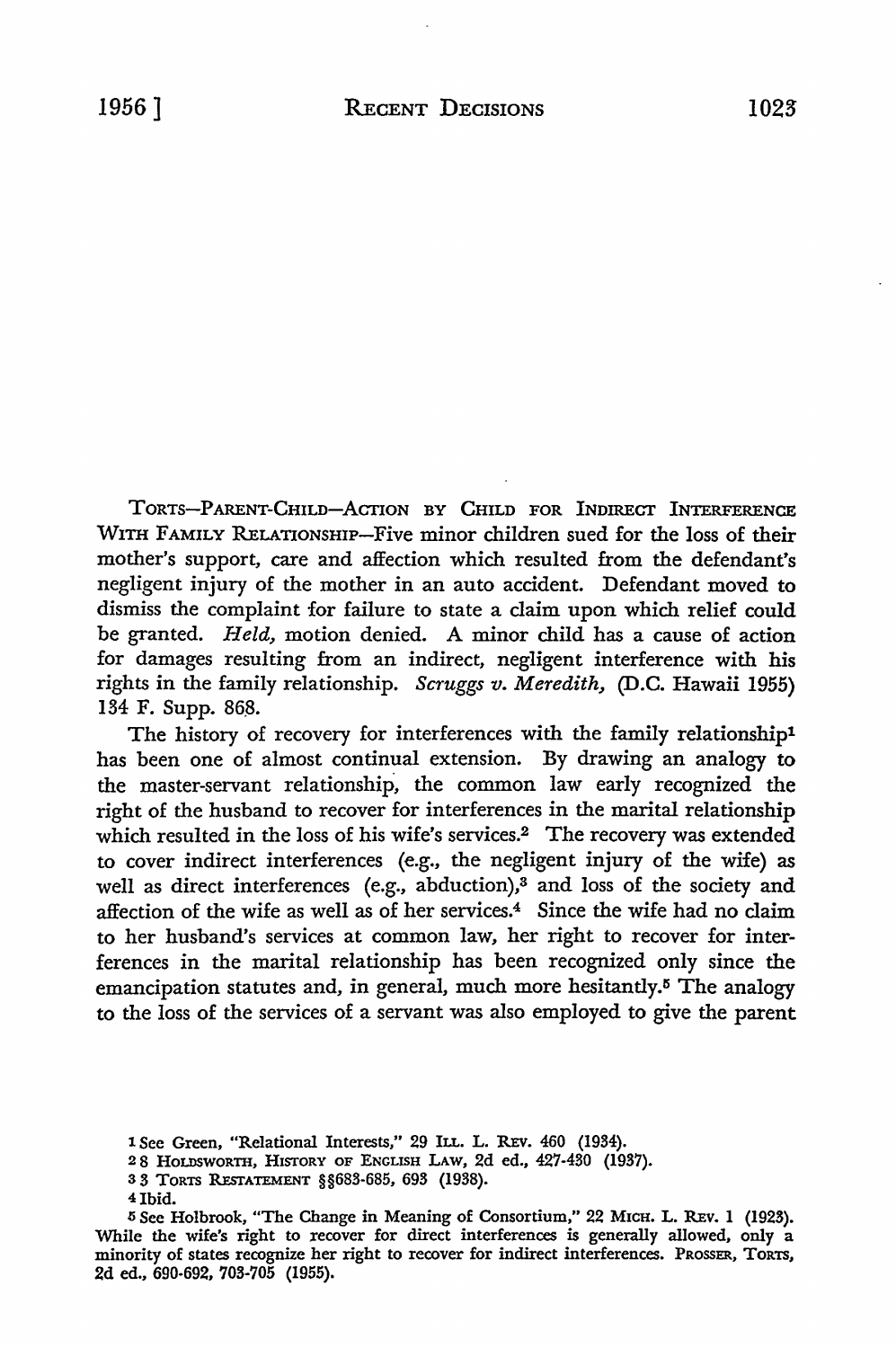a right to recover for direct or indirect interferences in the parent-child relationship.6 The requirement that the loss of services must underlie the recovery has similarly been largely dispensed with.7 Like the wife, the child had no legally protected interest in the family relationship at common law and it is only recently that even a minority of states have recognized his right to recover for *direct* interferences in that relationship.<sup>8</sup> The principal case is the first successful attempt to recover for an *indirect*  interference.9 This review of the developments in the area might be viewed as indicating a strong "trend" of judicial precedent and sentiment toward giving fuller protection to the family relationship.10 But a court considering the possibility of permitting a child to recover for indirect (and especially unintentional) interferences with his interest in that relationship might deny recovery by reference to any of the following arguments.<sup>11</sup> First, since the child has no claim to the services of the parent, the technical basis for recovery at common law is absent, and no cause of action will Iie.12 Secondly, admitting that some cause of action may now be recognized, there is no precedent for the recovery in the court's jurisdiction. Therefore, the recognition of any right to recover must be left to either the legislature13 or an appellate court.14 Thirdly, even though absence of precedent is not determinative, there is no interest in the child which should be legally protected. The minor child's interest in the family relationship is not certain enough,<sup>15</sup> is too remote from the wrong actually  $\cdot$ committed,16 and cannot and should not be compensated for by money damages.17 Fourthly, although some interest may exist, the practical problems of litigation argue against its recognition. Assessment of damages to the interest is too difficult in light of the intangibles involved and the possibilities of overlapping with the parent's recovery for his or her own injury;18 litigation will be multiplied excessively by recognizing rights in

6 3 TORTS llEsTATEMENT §§699-701, 703 (1938).

7 PROSSER, TORTS, 2d ed., 694-696, 699-701 (1955). But cf. 3 TORTS REsTATEMENT §703, comment g (1938).

s See the leading case of Daily v. Parker, (7th Cir. 1945) 152 F. (2d) 174. See also Russick v. Hicks, (D.C. Mich. 1949) 85 F. Supp. 281; 39 CALIF. L. REv. 294 (1951).

9 Three cases have denied recovery: Jeune v. Del E. Webb Constr. Co., 77 Ariz. 226, 269 P. (2d) 723 (1954); Hill v. Sibley Memorial Hospital, (D.C. D.C. 1952) 108 F. Supp. 739; Eschenbach v. Benjamin, 195 Minn. 378, 263 N.W. 154 (1935).

10 For an exhaustive citation and discussion of the very substantial number of cases opposing this "trend," see Lewis, "Three New Causes of Action? A Study of the Family Relationship," 20 Mo. L. REv. 107 (1955).

11 These arguments have been drawn from cases and materials dealing with direct or indirect interferences with the wife's or child's interest in the family relationship.

12 Nelson v. Richwagen, 326 Mass. 485, 95 N.E. (2d) 545 (1950).

13 Gleitz v. Gleitz, 88 Ohio App. 337, 98 N.E. (2d) 74 (1951).

14 Hill v. Sibley Memorial Hospital, note 9 supra.

15 See 83 UNIV. PA. L. REV. 276 (1934).

16 Hinnant v. Tidewater Power Co.; 189 N.C. 120, 126 S.E. 307 (1925).

17 Henson v. Thomas, 231 N.C. 173, 56 S.E. (2d) 432 (1949).

18 See Pound, "Individual Interests in the Domestic Relations," 14 MICH. L. REv. 177 at 194 (1916).